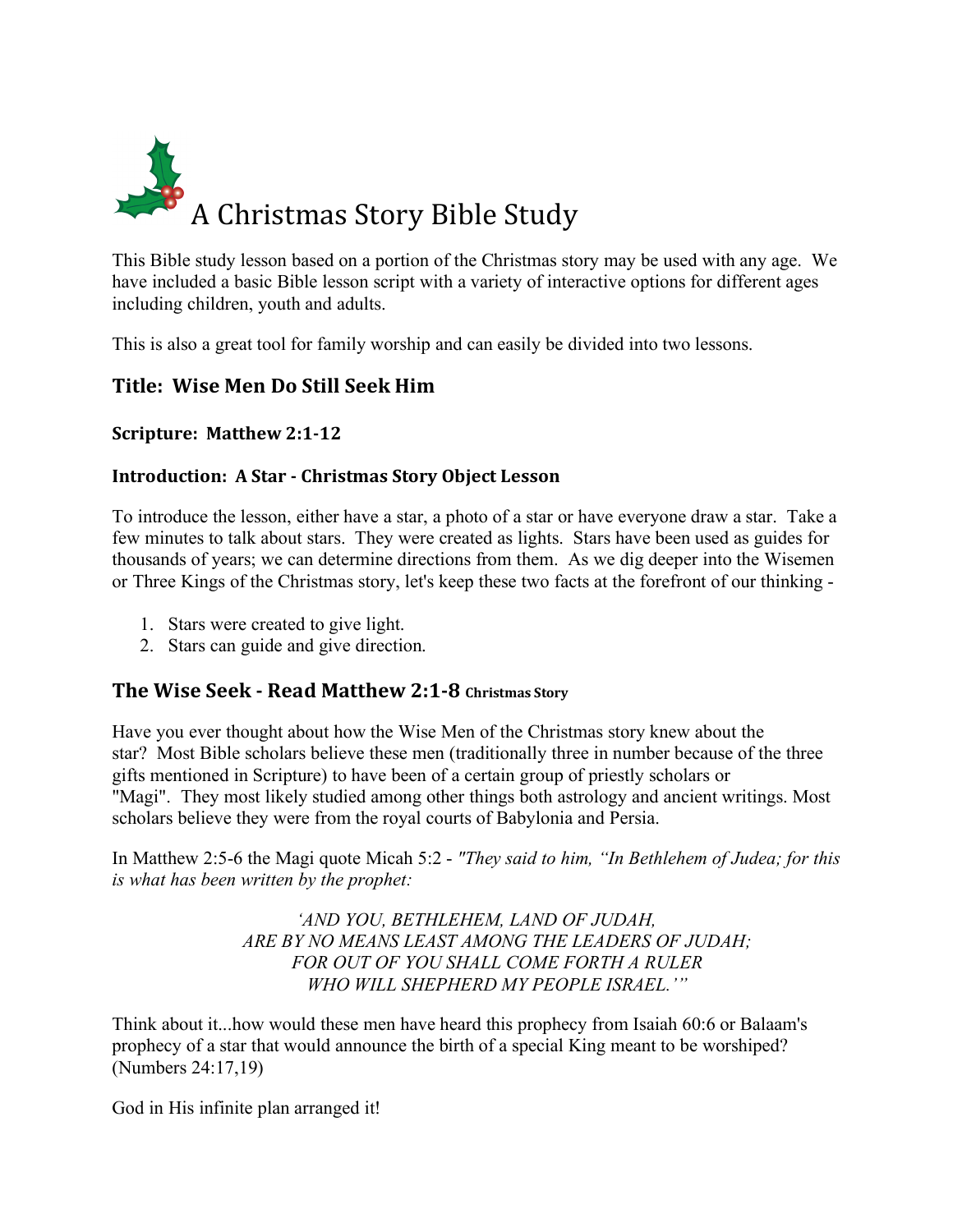Remember Daniel and his friends, Shadrach, Meshach & Abednego, along with many other Jews who were taken to Babylon during Judah's captivity? God's Word went with them in their hearts and also likely in writings among the artifacts taken from the temple. Daniel, himself, prophesied about the coming Messiah when he lived there.

Remember the young Jewish girl, Hadassah, who became Queen Esther of Persia? God used her influence "for such a time as this" (Esther 4:4) to the point that "many of the people of the land became Jews" (Esther 8:17) opening the door for God's Scripture there!

In the same way, God continues to use His Word to point people to Jesus the Christ, Savior of the world. The Wise Men sought Him, and the star led them to The Way, The Truth, and The Life. (John 14:6) God's Word by His Holy Spirit continues to do the same today! If we seek God too, He promises to be found. (Jeremiah 29:13)

I think this question from the Wise Men in our Bible verse above for this Christmas story Bible study can remind us of three questions we can ask ourselves:

- 1. Have we seen the star?
- 2. Are we following the star & seeking Jesus?
- 3. Are we pointing others to the star & the Savior?

This Christmas and on into the New Year, every time we see a star, whether it's in God's night sky, or on a tree...let's be reminded to see, follow & point to Jesus!

Who are some of the people in your life you see as wise and what makes them seem wise to you?

Think about it...what makes a person wise?

Proverbs 10:9 says - *"The fear of the LORD is the beginning of wisdom, And the knowledge of the Holy One is understanding."*

This verse speaks of fear of the LORD (Jehovah) as that of awe and honor for Who He is. Knowing the One True God in a personal relationship through His Son, Jesus Christ, and seeking Him makes us wise.

The Magi were wise men not because of all their learning and knowledge, but because they sought the One Who is wisdom. After speaking to Herod and getting nowhere, they continued the course and followed the star, God's guidance.

They followed the Scriptures of prophecy, God's Word; they walked by faith, not by sight. (2 Corinthians 5:7) They didn't know their destination or detailed directions. They just knew about Who they were seeking, and when they arrived they were overjoyed and they worshiped!

Maybe right now in your life you are seeking direction and wisdom for a decision you have to make. Life can change courses quite suddenly sometimes and leave us feeling lost.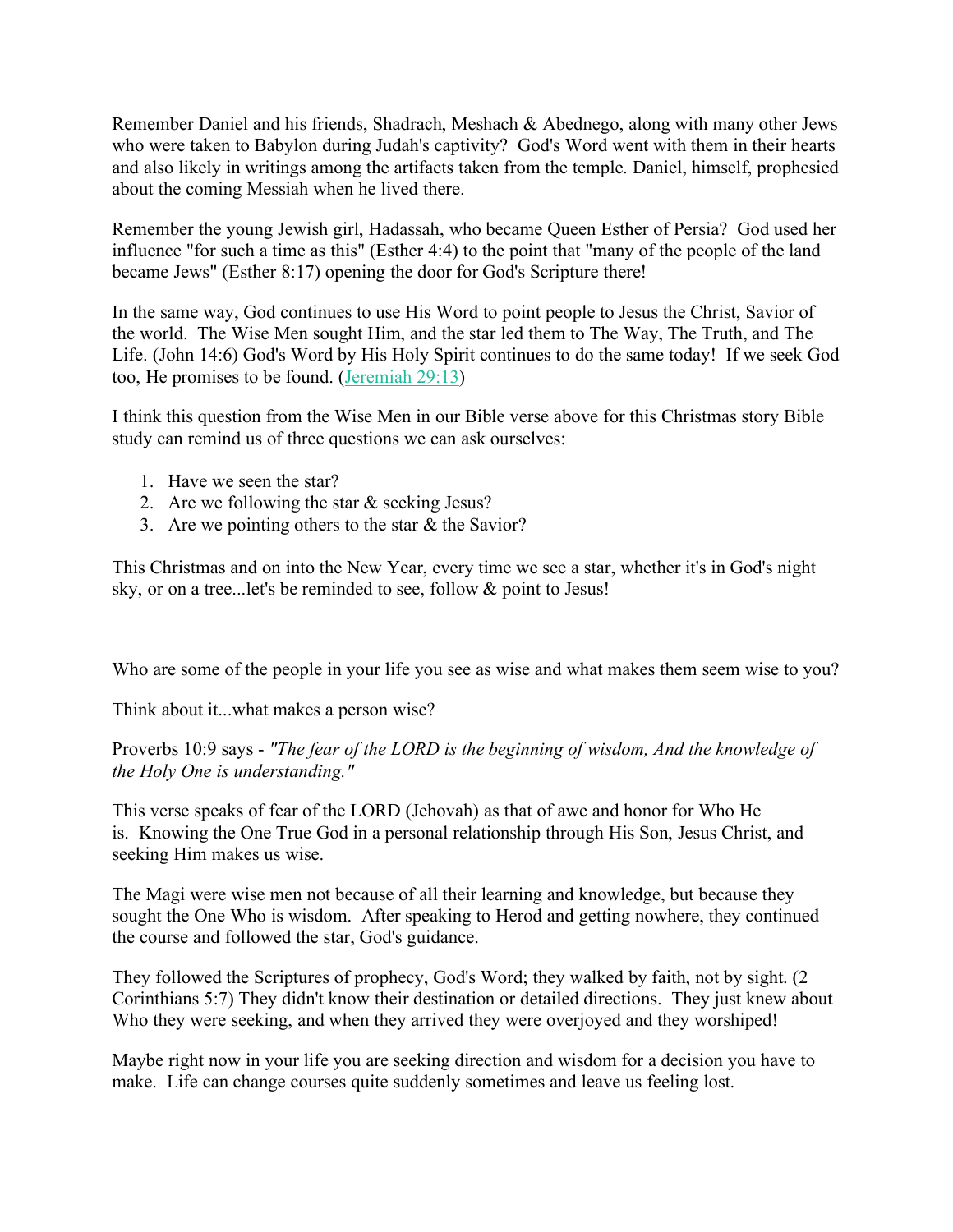James 1:5 tells us -

*"But if any of you lacks wisdom, let him ask of God, who gives to all generously and without reproach, and it will be given to him."*

James goes further and speaks about what God's wisdom brings to our lives in James 3:17 -

*"But the wisdom from above is first pure, then peaceable, gentle, reasonable, full of mercy and good fruits, unwavering, without hypocrisy."*

Although the wise men of the Christmas story didn't make it for Jesus' birth, they kept seeking until they found the Christ Child. And when they found Him, they bowed  $&$  worshiped!

## **The Wise Worship - Matthew 2:9-12**

Let's take a closer look at the three gifts these Wise Men brought to the newborn king.

#### **Gift of Gold - Worship with our Sight**

Pass around an item made from gold and an item made from another metal like a copper penny, silver coin, or tin can. Ask which they would consider to be the most precious and why.

Gold has always been considered the most beautiful and precious of metals; therefore, it was a fit gift for a king. Gold is purified before use and it is able to reflect light; it shines!

These Wise Men of the Christmas story acknowledged that Jesus was a king. Although He was not found in a palace and had parents who were just commoners, they believed the Scriptures of Who He truly was.

Worship involves seeing and acknowledging that Jesus is the King of Kings and Lord of Lords. We do this as we accept Him as our Lord and Savior, but we also have the choice each day to acknowledge His position in our life.

Are we bowing our lives and our wills in obedience and honor to Christ in the way we live? These men traveled a long way to bow before Jesus. They set aside their everyday business to follow Him. This was the same call the twelve disciples obeyed, the same each of us as "followers of Christ" are to obey as an act of true worship.

Where are we looking for direction in life; are we looking up to Christ? Are we acknowledging His presence and seeing Him at work in and around us? Are we seeing others as God sees them?

So much of worship has to do with seeing Jesus for Who He is and allowing that to be reflected and shine into the world around us so others may see too.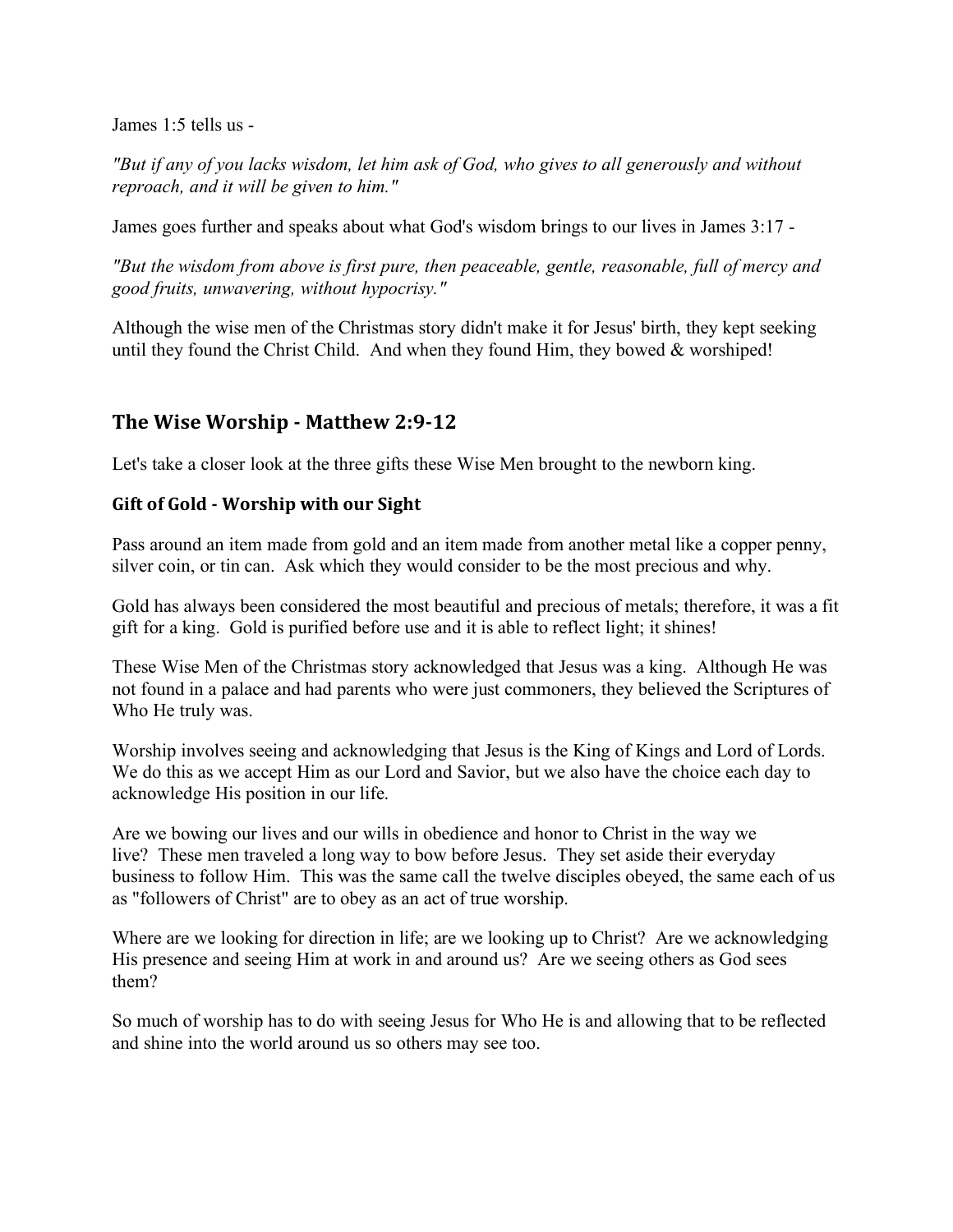#### **Gift of Frankincense - Smell of Worship**

If possible, have some frankincense or even the essential oil for your class or family to smell.

Frankincense has been used as an aroma of worship for thousands of years. Many believe that this gift pointed to Jesus being our High Priest. This was one of the duties of the priest to burn incense in the temple; again, this pointed to Jesus.

Ephesians 5:2 points to this - *"Therefore be imitators of God, as beloved children; 2 and walk in love, just as Christ also loved you and gave Himself up for us, an offering and a sacrifice to God as a fragrant aroma."*

2 Corinthians 2:14 says - *"But thanks be to God, who always leads us in triumph in Christ, and manifests through us the sweet aroma of the knowledge of Him in every place."* 

Ask if anyone has ever hugged someone like a family member or someone at church and walked away smelling like them. Worship happens when we take time to come close to God so much so that when we go throughout the rest of our day, others can smell His fragrant aroma on our lives.

James, the half-brother of Jesus, said, *"Draw near to God and He will draw near to you. Cleanse your hands, you sinners; and purify your hearts, you double-minded."* James 4:8

Are we taking time to be still and up close with God?

#### **Gift of Myrrh - Touch of Worship**

The gift of myrrh pointed to Jesus' sacrificial death as our Savior. Myrrh was an ointment used to anoint a dead body.

It also has properties of healing though. Jesus' righteousness covers the stench of our sin, and He also brings healing into our lives. This gift is meant to be passed on to others.

2 Corinthians 1:3-5 points us to comfort others just as Christ has comforted us.

*"Blessed be the God and Father of our Lord Jesus Christ, the Father of mercies and God of all comfort, who comforts us in all our affliction so that we will be able to comfort those who are in any affliction with the comfort with which we ourselves are comforted by God. For just as the sufferings of Christ are ours in abundance, so also our comfort is abundant through Christ."*

Worship is about giving. Just as these Wise Men of the Christmas story brought gifts to worship the baby, our gift of worship acknowledges and glorifies God, but also reaches out and touches others.